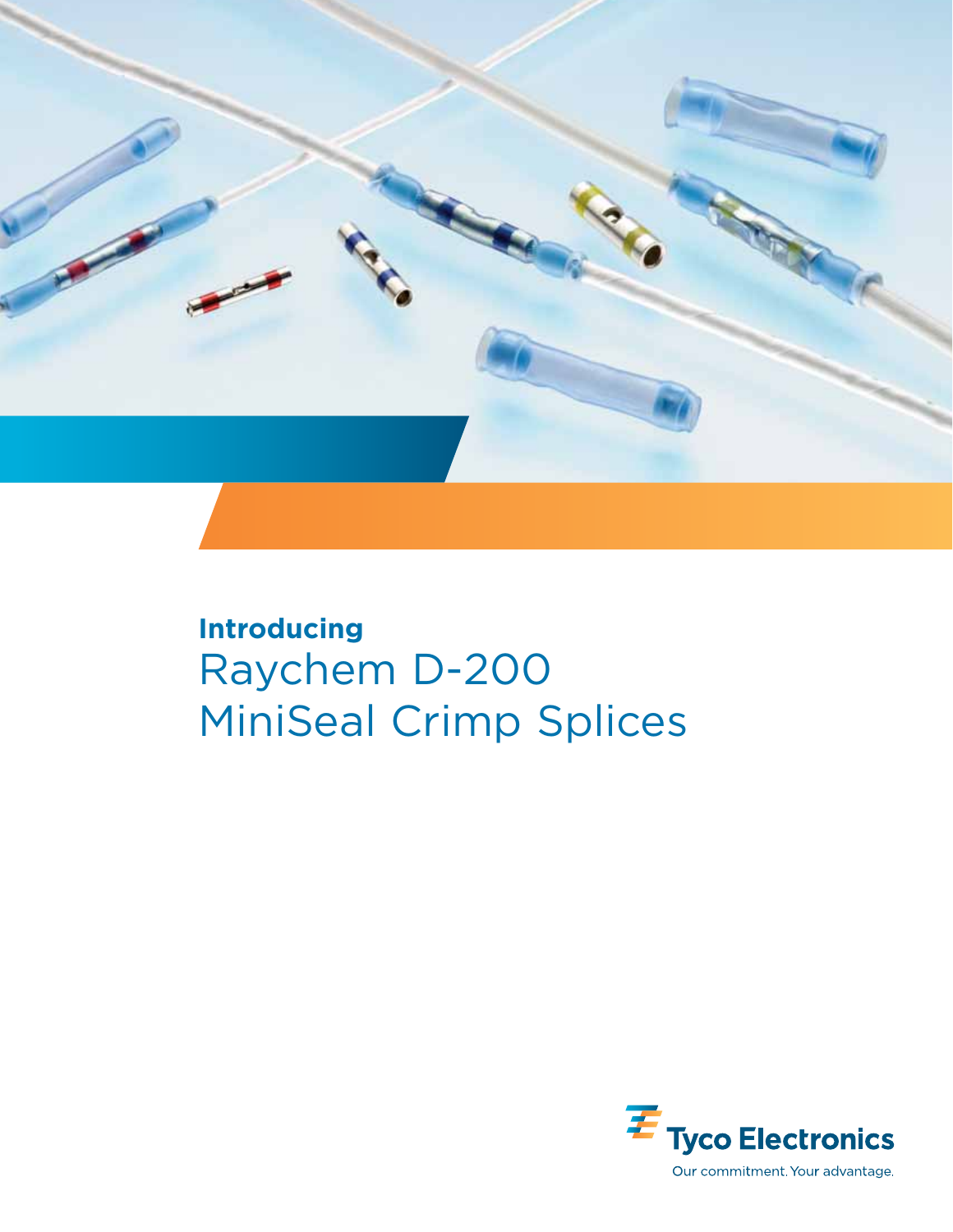# **Raychem D-200 MiniSeal Crimp Splices**



### **KEY FEATURES**

Immersion-resistant crimp splices while meeting all requirements of SAE-AS81824/1 (modified for 200˚C applications)

Small size, lightweight

Transparent heatshrinkable insulation sleeve provides environmental protection and strain relief

Splices provide sealing to unetched wire insulations

No need to stagger wire splices

RoHS Compliant



#### **DESCRIPTION**

In-line nickel plated sealed crimp splices for 200˚C applications

Developed for growing needs of high temperature applications in the aerospace and defense industry

Provides the smallest, lightest, and the most environmentalresistant splices available, while meeting all requirements of SAE-AS81824/1 (modified for 200˚C applications)

### APPLICATIONS

Ideal for aerospace and defense applications where performance, reliability or size reduction is essential

Designed to provide an immersion resistant in-line splice on 1:1 wires for the following:

- Wire range from 26 AWG to 12 AWG
- Nickel-plated conductors
- Insulation rated for at least 135˚C

Protects and seals RCW and BMS13-60 Nickel-plated wires

### STANDARDS AND SPECS

#### Specification Control Document D-200-82/-83/-84

Met or exceeded the following requirements successfully:

- SAE-AMS-DTL-23053/13 (applies only to insulation sleeve)
- SAE-AS81824/1 (modified for 200˚C applications)
- Under qualification for EN 3373-014

Test report for performance data available upon request

- Physical properties
- Chemical properties
- Electrical properties

### SUPPORT MATERIALS

Installation procedure, RCPS-200-20

Standard AD-1377 crimp tool used for installation

Customer drawings (CD) for all part numbers

Samples available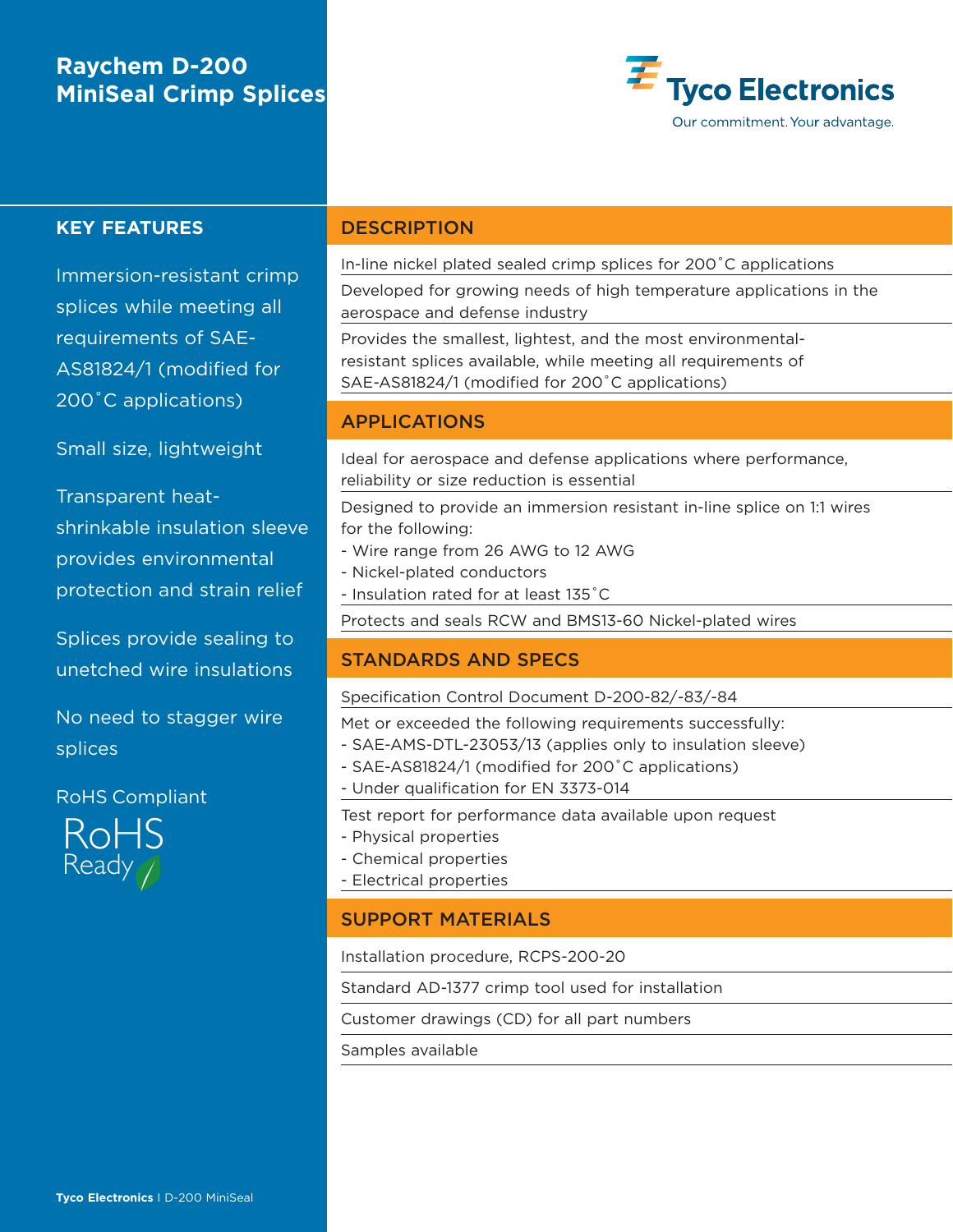# **Raychem D-200 Mini-Seal Crimp Splice**



## ORDERING INFORMATION

| Description      | Part Number                                                                                                                |  |
|------------------|----------------------------------------------------------------------------------------------------------------------------|--|
| D-200-82         | D17660-000                                                                                                                 |  |
| D-200-83         | A36675-000                                                                                                                 |  |
| D-200-84         | C60253-000                                                                                                                 |  |
| <b>MATERIALS</b> |                                                                                                                            |  |
|                  | Insulation Sleeve: Heat-shrinkable, transparent blue, radiation<br>cross-linked modified fluoroplymer                      |  |
| Meltable Rings:  | Environment resistant modified thermoplastic<br>fluoro-elastomer.<br>Color: Light Blue                                     |  |
| Crimp Splicer:   | Base Metal: Copper Alloy 101 or 102 per ASTM B75<br>Plating: Nickel per SAE AMS-QQ-N-290<br>Color Code: see table on below |  |

## PRODUCT DIMENSIONS

| <b>Product</b> | <b>Product</b><br>Rev. | $I.D.*$<br>a. min<br>b. max | <b>Crimp Splicer</b> |             |               |             |         |               |
|----------------|------------------------|-----------------------------|----------------------|-------------|---------------|-------------|---------|---------------|
| <b>Name</b>    |                        |                             | øA                   | øB          |               | D           | max.    | Color<br>Code |
| $D-200-82$     | А                      | 2.16(0.085)                 | 1.27(0.050)          | 2.03(0.080) | 12.95(0.510)  | 6.22(0.245) | 0.38    | Red           |
|                |                        | 0.64(0.025)                 | 1.14 (0.045)         | 1.91(0.075) | 12.45(0.490)  | 5.72 (0225) | (0.015) |               |
| $D-200-83$     | А                      | 2.79(0.110)                 | 1.75(0.069)          | 2.70(0.106) | 14.86 (0.585) | 7.11(0.280) | 0.51    | Blue          |
|                |                        | 0.64(0.025)                 | 1.63(0.064)          | 2.57(0.101) | 14.35(0.565)  | 6.60(0.260) | (0.020) |               |
| $D-200-84$     | А                      | 4.32(0.170)                 | 2.60(0.102)          | 3.89(0.153) | 14.86 (0.585) | 7.11(0.280) | 1.27    | Yellow        |
|                |                        | 0.64(0.025)                 | 2.46(0.097)          | 3.73(0.147) | 14.35(0.565)  | 6.60(0.260) | (0.050) |               |

\*I.D.: a- As received; b- After unrestricted recovery thru meltable insert.

| <b>Product</b> | <b>MIL Spec</b>        | Wire      | Wgt. Lbs/Mpc |  |
|----------------|------------------------|-----------|--------------|--|
| <b>Name</b>    | <b>Equivalent Size</b> | Range     | max.         |  |
| $D-200-82$     | M81824/1-1             | $26 - 20$ | 1.02         |  |
| $D-200-83$     | M81824/1-2             | $20 - 16$ | 1.61         |  |
| $D-200-84$     | M81824/1-3             | 16-12     | 2.72         |  |